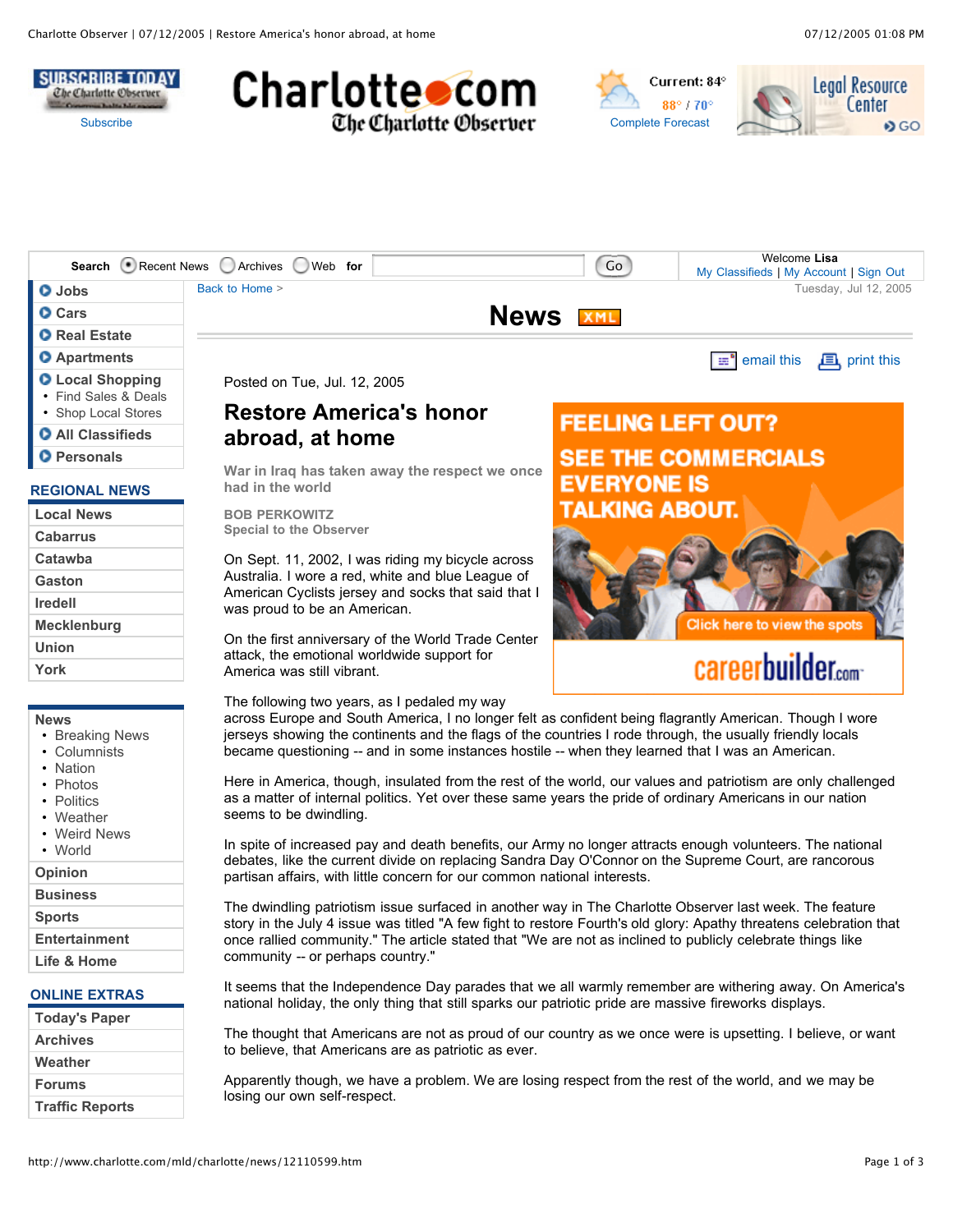| <b>Ads From Observer</b>     |
|------------------------------|
| <b>Local Coupons</b>         |
| <b>Celebrations</b>          |
| <b>Yellow Pages</b>          |
| <b>Maps &amp; Directions</b> |
|                              |

## **SITE SERVICES**

| <b>RSS</b>              |
|-------------------------|
| Place an Ad             |
| Contact Us              |
| <b>Contact Observer</b> |
| Feedback                |
| <b>E-Edition</b>        |
| <b>Staff Listing</b>    |

**THE DAY IN PHOTOS**



**» Today's photos**

**» Photo Gallery**

I think there are two reasons for our diminished pride and confidence. The first is the lack of credibility of our government. The second is that our current national priorities are not in alignment with our patriotic American values.

The biggest example of both of these is the war in Iraq. We invaded Iraq under false pretenses. President Bush himself said there is "no evidence that Saddam Hussein was involved with Sept. 11," and his own extensive report on weapons of mass destruction in Iraq completely discredits the U.S. government's repeated prewar claims of their existence.

Whether we were deliberately or mistakenly misled into the Iraq war may be an open question. In either case, a majority of Americans now believe that the war is a mistake, that it was not necessary for us to invade Iraq to prevent terrorism in the United States, and that we would be better off if we set a timetable for removing our troops.

According to a Gallup poll last month, only 10 percent of Americans are "very satisfied" with the way things are going in the war on terrorism. President Bush is among that minority. He says he believes the war in Iraq is "vital to the security of our country," and "we're making really good progress in Iraq."

Vice President Dick Cheney is even more optimistic. In May, on the Larry King Show, Cheney claimed that the insurgency in Iraq was "in the last throes" of resistance.

There are some very big inconsistencies here. We all want to believe that America fights wars reluctantly for noble causes with the intent to win. Iraq is not such a war. Bad intelligence is not noble, and Bush refuses to commit the additional U.S. troops our military leaders say are required to stabilize the country.

Yet leaving Iraq presents an even more formidable problem. As Colin Powell warned before the war, "You break it, you own it."

Though it might save many American and Iraqi lives, it would be irresponsible for America to pull out and leave Iraq in potentially greater chaos.

My solution to this would be to build a democratic, multi-national coalition to explicitly aid Iraq in unconditionally establishing their democracy and provide humanitarian and developmental aid.

America is, however, unable to lead such a coalition. As we all know, President Bush has never made a mistake and he is never wrong. It will likely be 2008 or later before we can solve this problem.

In the meantime, I will ride across Asia and Africa over the next couple of years in a very understated manner.

Bob

**Perkowitz** 

*Observer community columnist Bob Perkowitz of Charlotte is a businessman and environmentalist. Write him c/o The Observer, P.O. Box 30308, Charlotte, NC 28230-0308, or at rperks282@aol.com.*